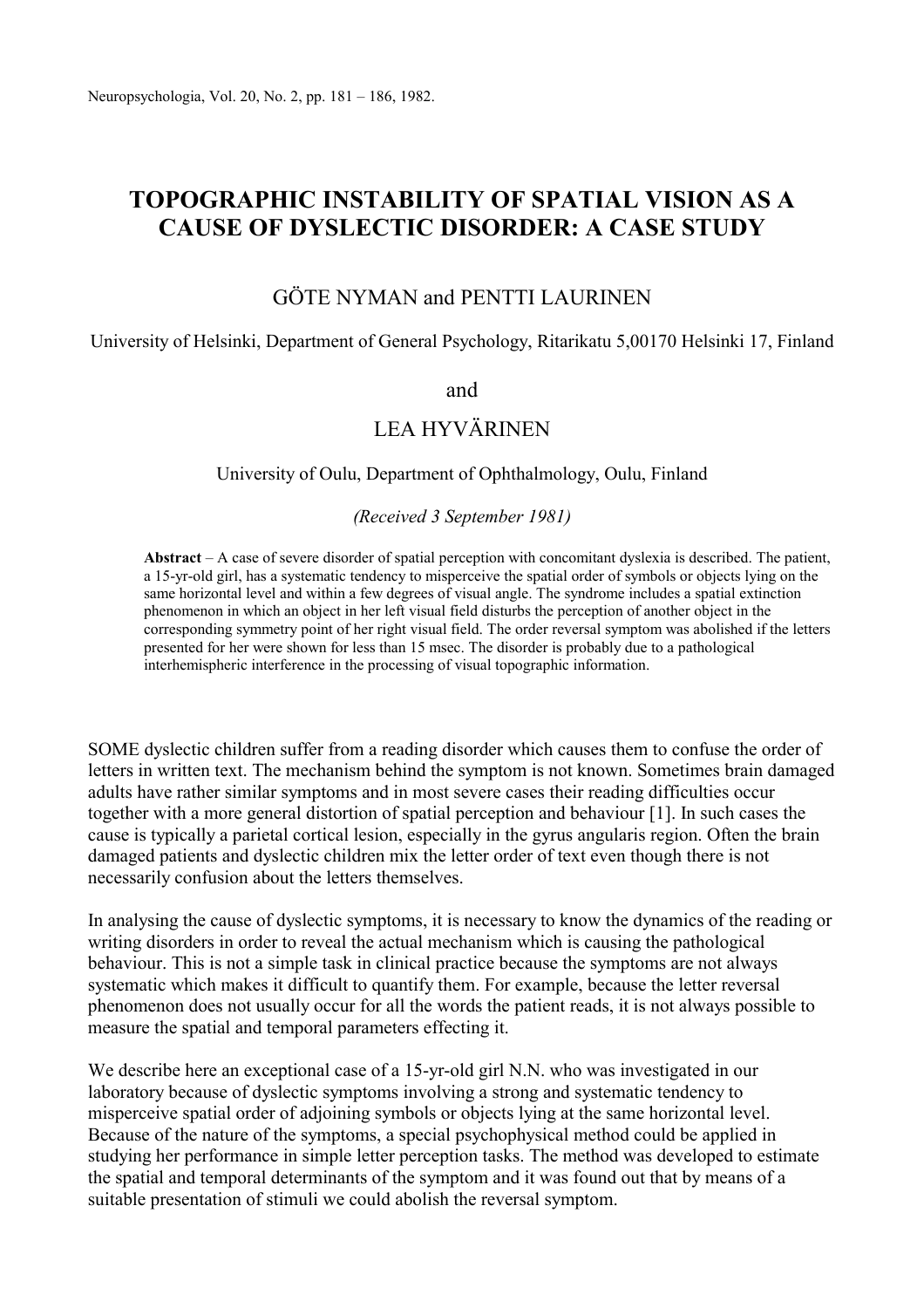### **METHOD**

#### *Subject*

Our subject was earlier examined by a number of ophthalmologists who considered her visual functions normal, except a slightly insufficient accommodation and convergence. Central visual acuity was measured with visual acuity charts.

At the time of the experiments described here she had binocular corrected visual acuity of 0.5 in line test. If the symbols were pointed at, the binocular acuity was 1.5, RE 1.0, LE 1.25. She still had normal binocularity, but insufficient convergence and accommodation (25 cm). Near vision acuity with single symbols was 0.25 and with grouped symbols 0.1 at 40 cm. She reported consistently the first and second symbol in each group in reverse order. At first the two symbols seemed to overlap for a while after which they stayed steady but in reverse order. She had herself learned to prevent this by holding a pen below the text or by using a Visolette magnifying lens. The peculiar apparent movement of objects was not confined to letters only, also three-dimensional objects within 3–5° central field were seen in reverse order. However, she did not have difficulties in left right discrimination nor other symptoms typical for the Gerstmann syndrome.

Her visual fields were studied with Goldmann perimetry and were of normal size. The responses in field testing were consistent in all other meridians except temporal to the midline in both upper fields, where a 10° step was present in the midline.

Her contrast sensitivity function (CSF) was normal with no unusual characteristics for a case of slightly impaired visual acuity. Nothing abnormal was found in her ERG which was studied by using several light intensities. Also the visual evoked responses (VEP) which were measured by using contrast reversing technique with checkerboard stimuli had normal latency and amplitude values. The VEP responses were measured monocularly and binocularly with stimuli having the square size of 6, 16 or 48' of arc and the total stimulus size of 15 x 15°.

Except for the problems described above, her motor and perceptual functions did not show any abnormalities. She is fluent in co-operation and has no difficulties in speech or other normal behaviour. Her family background is very supportive and educated. In other words, the main symptoms found were the peculiar reversal phenomenon with concomitant dyslexia and rather poor effect of correction by lenses.

#### *Apparatus and procedure*

The visual stimuli were produced by a microprocessor controlled stimulation and threshold measuring system designed by G. Nyman. It allowed the presentation of spots of light at any location of an oscilloscope (Tektronix 5104A) screen. Two characters, "*A*" and "*V*" were shown, both lying on the same horizontal level and simultaneously present. The subject's task was to report whether she saw the configuration "*A–V*" or "*V–A*". If she gave the correct response the distance between the characters was decreased by 0.25° and if the response was incorrect it was increased. A sound signal before the stimulus onset signalled that she should fixate at a fixation cross which was located in the middle between the characters or in some experiments laterally from them. Each character was formed of 10 spots of light and they were presented against a background having the luminance of 18 cd/m². The luminance of the spots was not measured, but they were above the threshold and visible at all the presentation times used.

A sequential estimation method [2] was used to measure the threshold values. The procedure which involved the presentation of stimulus blocks was designed to estimate the point one psychometric function which corresponds to the probability of 0.707 of correct response.

Mainly monocular vision was studied, with right eye covered but some controls were also run binocularly. No artificial pupil was used. Viewing distance was 114 cm, the characters were of the size 0.5 x 0.75° and the frame frequency of the spots was 400 Hz.

#### **RESULTS**

To demonstrate the symptom of letter order reversal, some of the drawings of N.N. are presented. She made them to describe what she actually saw in different stimulus situations. As she could also verbally describe the appearance of the stimuli and because she had learned to write visually presented or dictated words correctly, her descriptions can be taken as actually representing how the letters appeared to her.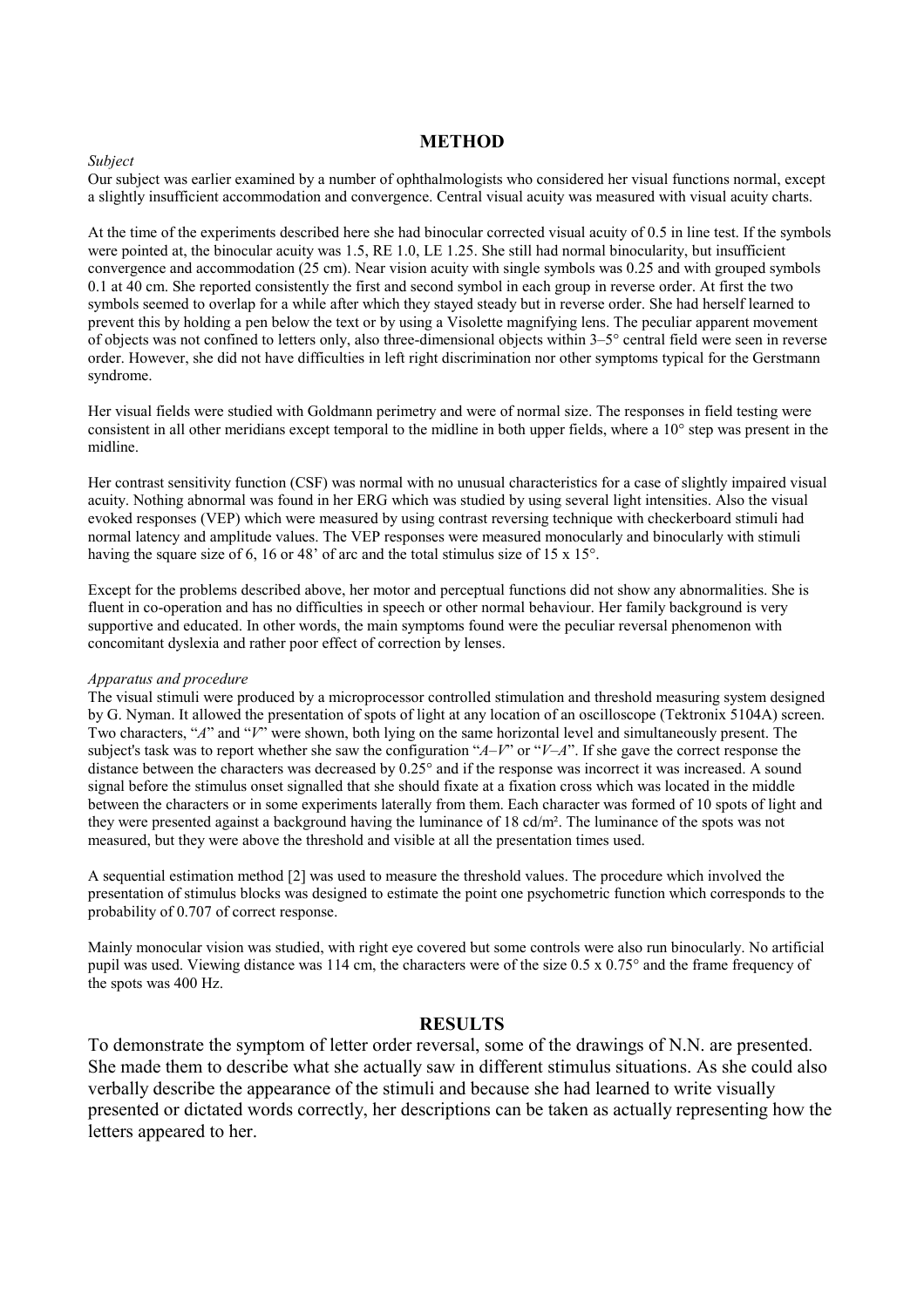# *Experiment I*

We asked N.N. to draw the characters exactly as she saw them when different presentation durations and letter separations were used. Otherwise the viewing was as described above.

| A | Space (deg)     | .5        | 1.0 | 1.5       | 2.0               | 2.5    |
|---|-----------------|-----------|-----|-----------|-------------------|--------|
|   | <b>Stimulus</b> | AV        | A V | A V       | $\mathsf{V}$<br>А | Α<br>V |
|   | Appearance      |           | VA  | VА        |                   |        |
|   |                 |           |     |           |                   |        |
| B | Time (msec)     | 7.5       | 15  | 25        | 50                | 100    |
|   | <b>Stimulus</b> | <b>AV</b> | A V | <b>AV</b> | <b>AV</b>         | AV     |
|   | Appearance      | Ю         | ₩   | YA        | $\sqrt{A}$        |        |

Fig. 1. (A) The subject's drawings of the letters as she saw them when they were presented for 500 msec duration. Different letter separations are indicated by the space in degrees. between the letters. (B) Her drawings when the letters were presented for a variable duration but always at constant separation, which was 0.5°.

Firstly, a 500 msec stimulus, either "*A–V*" or "*V–A*" in a random order was given and she could not know in advance which letter pair would be shown. The lateral separation between the letters was also varied and for each value she drew what she saw. The drawings from five different separations are seen in Fig. 1 (A). The letters have been copied by hand from the originals.

Clearly, decreasing the separation made the perceived separation decrease relatively more and after a point of overlap, reversal took place. As seen later in experiment II the threshold separation for reversal measured with a 500 msec stimulus was about 2° or less. Below this threshold value, smaller separations consistently induced the reversal.

Secondly, we studied the effect of presentation duration upon the reversal effect when the letters shown were so near each other that reversal always occurred at long durations. We chose the value of 0.5° for this purpose. In Fig. 1 (B) it is seen that if the duration was about 15 msec, the letters she saw were overlapping as would be expected on the basis of the results seen in Fig. 1 (A). Now increasing the duration also increased the probability of reversal. These results could be obtained consistently as was typical for her performance.

# *Experiment II*

In this experiment we studied the reversal symptom more quantitatively. The letter pair "*A–V*" or "*V–A*" was again presented in a random fashion.The separation needed for correct identification of the stimuli was determined by using the psychophysical threshold measuring procedure. Both foveal and eccentric vision were studied by using different points of fixation. Presentation time of each pair was varied between 5 and 1000 msec and one threshold run was performed for each time value. The results are seen in Fig. 2.

The reversal occurred when the duration of presentation was more than about 10–12 msec, but if the duration was short enough, she made no errors at all. When the duration was increased the reversal started to occur but not as a monotonically increasing function of time but rather as a U-function. At the time of about 50 msec there was a minimum. threshold separation for reversal, i.e. about 0.5°.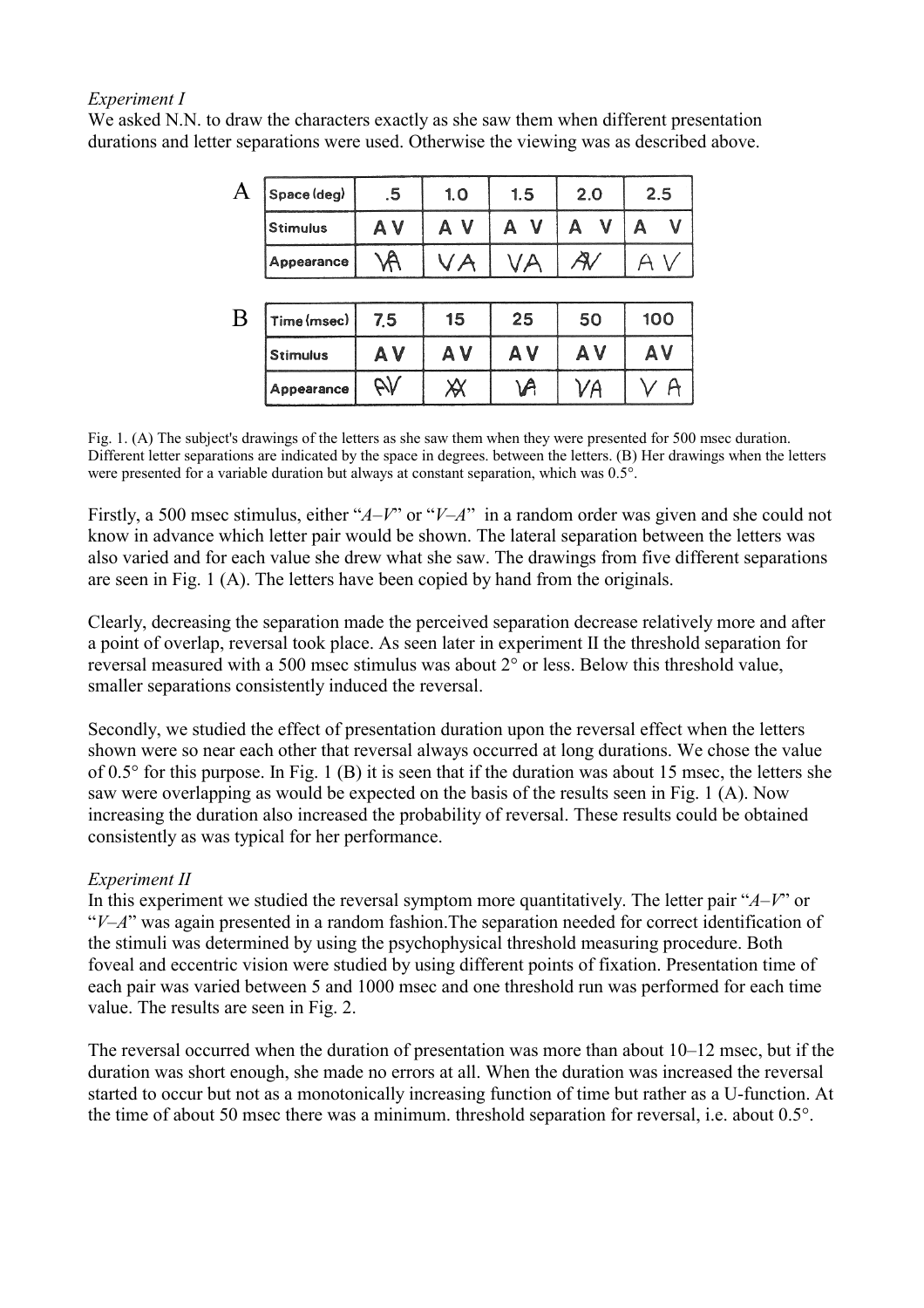

FIG. 2. Effect of stimulus duration on the letter reversal thresholds in monocular vision (left eye). Threshold for reversals is expressed in terms of angular distance between the two letters "*A*" and "*V*" which was necessary for the subject to identify the letter order correctly. Measurements for different eccentricities are depicted by different symbols. •: fixation point was located in the middle between the letters. A: 3.5° temporally, and  $\bullet$ : 7° temporally from the midpoint between the letters. Note that no reversal occurred with presentation times shorter than about 15 msec. This is indicated by the symbols lying on the horizontal axis. The curves through the lines have been drawn by eye. The bars represent  $\pm$  1 S.D.

Also the eccentricity of presentation had an effect upon the thresholds; when the eccentricity was increased, the letters could be more adjoining than in the central foveal vision for correct identification of the order. Thus the effect is not simply related to visual acuity because acuity falls considerably at this eccentricity [3].

### **DISCUSSION**

Having found the symptoms described above we ruled out some alternative hypothesis about their cause. Firstly, we concluded that the defect was probably not induced by pathological eye movements because the duration of presentation needed for the elimination of the reversal effect was extremely short, i.e. about 10–12 msec. This is much less than would be expected if we assume that the eye movement effects are eliminated by the short presentation which allows "steady" stimulation of the retina. Also clinically N.N. had normal eye movements and no signs of excessive saccades or drifts were noted. If the symptoms were produced by some kind of "inertia" in the processing of retinal information received from the moving eyes, then it would be expected that she should also have rather large eye movements to cover the measured threshold separation which was between 0.5 and 2.0°.

Secondly, it could be suggested that the defect is caused by some cortically operating mechanism analysing the distances between the stimulated points on the visual cortex itself. If so, then the reversal phenomenon would have higher separation threshold in the periphery than in the central fovea because for a given stimulated cortical area a larger retinal area is needed in the periphery than in the central fovea. This is due to the effects of the cortical magnification factor [3]. This is contradictory to our finding that for N.N. the letters could be nearer to each other in the periphery than in the central fovea for correct identification of the letter order.